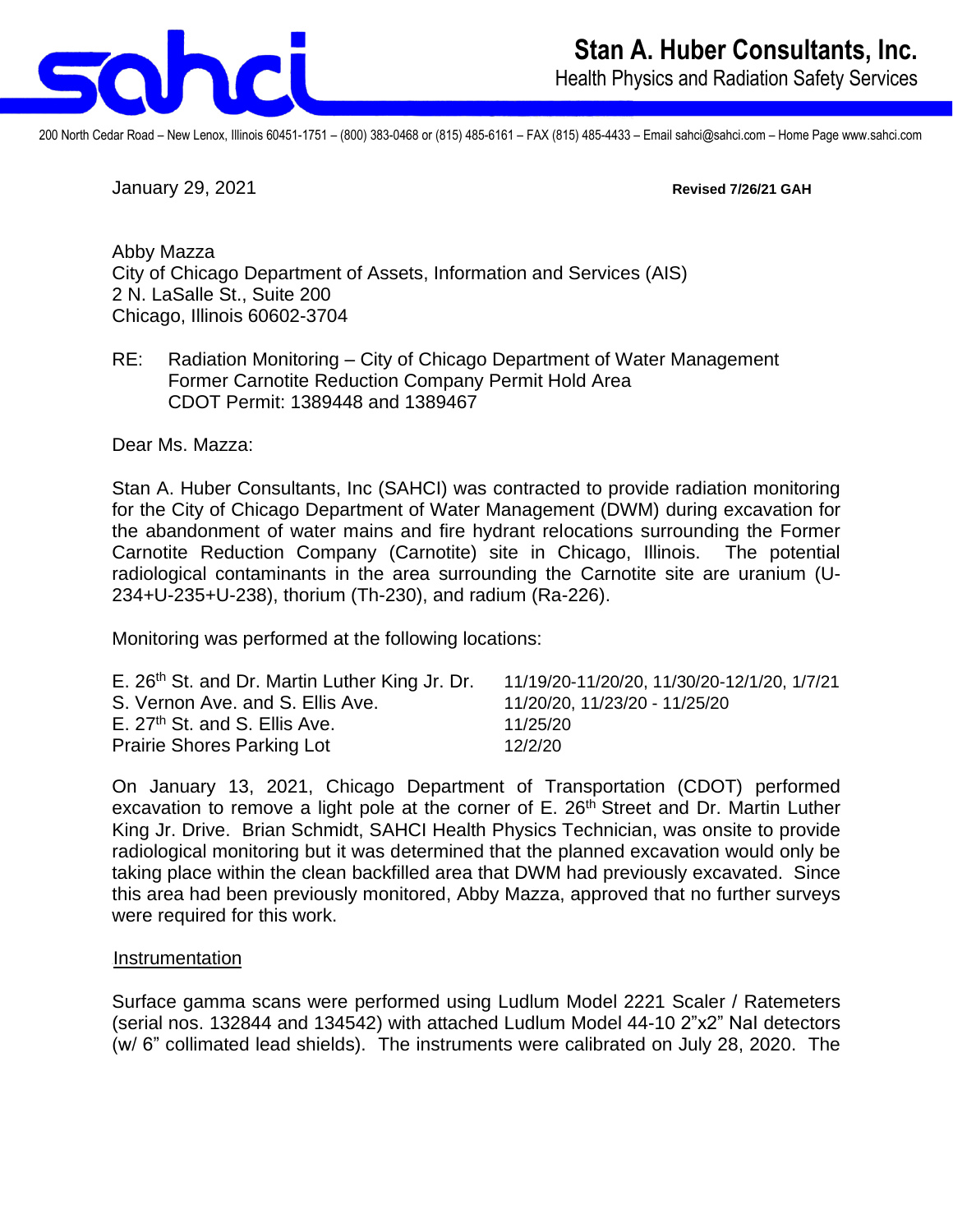Illinois Emergency Management Agency (IEMA) field action level (FAL) which would trigger additional monitoring and sampling is twice the average background count rate.

The average background count rate for instrument number 132844 was measured as 2,844 counts per minute (cpm) with a FAL of 5,666 cpm. The average background count rate for instrument number 134542 was measured as 1,566 cpm with a FAL of 3,132 cpm.

## Soil Gamma Scans

Gamma surface scans were performed using the Ludlum Model 2221 Scaler / Ratemeters described above. Survey data was collected by entering the excavations after each 18-inch lift and recording the highest count rate for the floors and walls to a maximum excavation depth of 7.5 feet below ground surface. After the excavations were 3 feet deep, surveys were performed of the buckets of soil as they were removed from the excavation, prior to loading. No soil was stockpiled during the project and all excavated soils were loaded directly into the truck after screening.

The maximum gamma count rate for each lift was recorded on the attached Radiation Survey Forms. The count rates in the excavations ranged from 1,500 cpm to 4,700 cpm. No count rates were found at any time that exceeded the instrument specific FAL.

## Additional Monitoring

Since no count rates were identified above the FAL, no additional soil sampling, air monitoring, or personnel monitoring were performed.

Thank you for your assistance with this project. If you have any questions or need additional information, please call me at (815) 485-6161.

Sincerely, Stan A. Huber Consultants, Inc.

Case

Glenn Huber, CHP President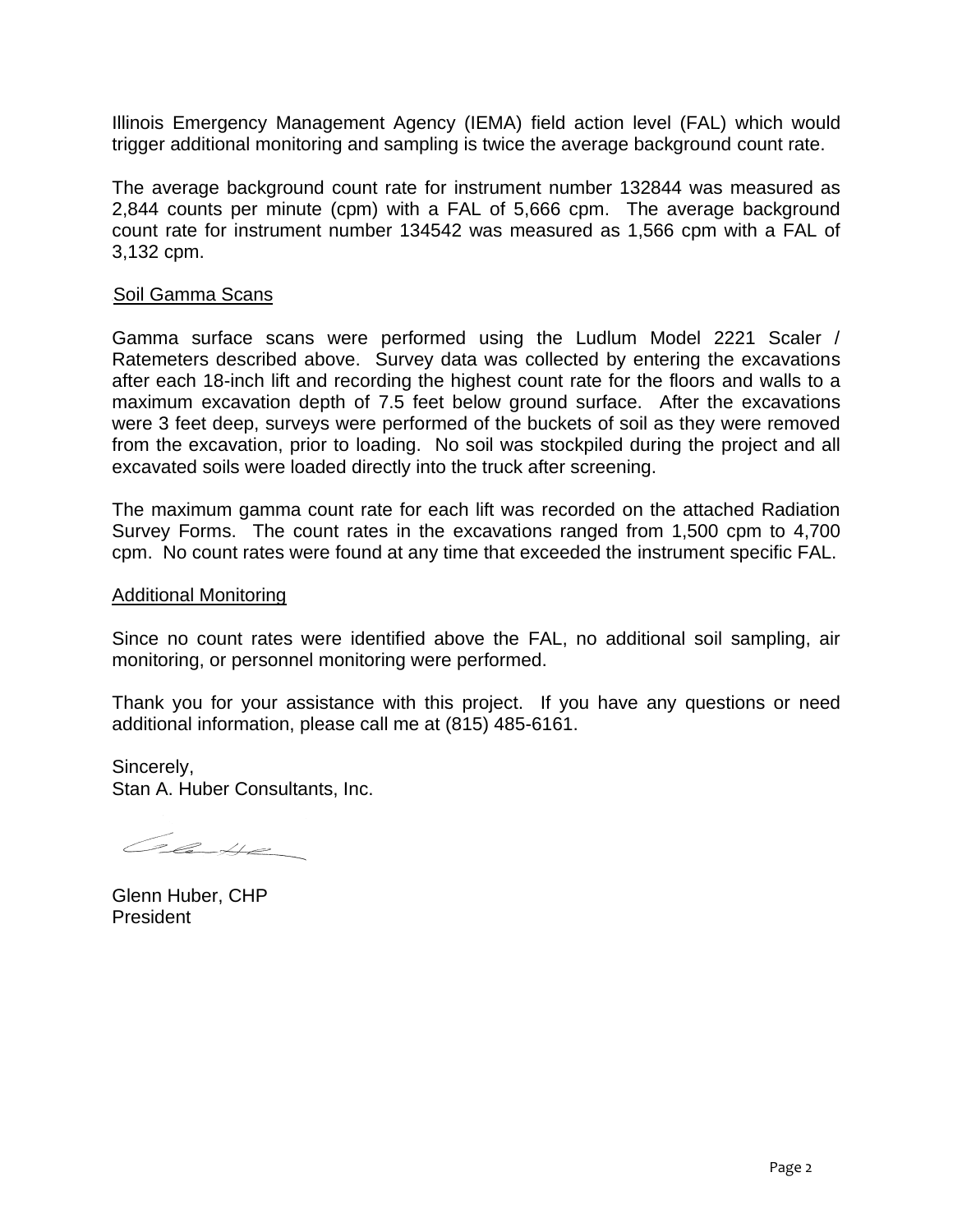| sohri                                                                                                                                                                                                                            | Page $\frac{1}{2}$ of $\frac{7}{2}$                                                                                                                                                                |
|----------------------------------------------------------------------------------------------------------------------------------------------------------------------------------------------------------------------------------|----------------------------------------------------------------------------------------------------------------------------------------------------------------------------------------------------|
| Stan A. Huber Consultants. Inc.                                                                                                                                                                                                  | <b>Radiation Survey Form</b>                                                                                                                                                                       |
|                                                                                                                                                                                                                                  | Location/Project ID: DWM-CALNOTITE-WATER SENICE + Hypegnt December 2510) Excavation-<br>Date: 11/19/2020 - 12/2/2020 Technician R.in. Suite                                                        |
| Date: $11/19/1020 - 12/1020$                                                                                                                                                                                                     |                                                                                                                                                                                                    |
| Inst Model: $\lfloor \sqrt{V/L} \sqrt{V-L} \rfloor$                                                                                                                                                                              | Serial No.: $\frac{132844}{ }$                                                                                                                                                                     |
| Probe Type: 1"x1" Nal / 2"X2" Nal                                                                                                                                                                                                | Lift Elevation: $0 - 108^{\circ}$<br><b>Shielded</b> / Not Shielded                                                                                                                                |
| Background 2833                                                                                                                                                                                                                  | Action Level: $566$ cpm<br>cpm                                                                                                                                                                     |
|                                                                                                                                                                                                                                  | Write grid designations in circles. Record highest counts for grid in epm. Record 30 second counts<br>at grid intersections (if required). Shade areas of elevated counts and record max epm.<br>N |
|                                                                                                                                                                                                                                  | scale<br>(12/1/20) SC<br>MANHOLE CLEANOUT                                                                                                                                                          |
| <b>E-apby Marve</b><br>s6<br><b>BVC</b><br>$\int$ k $\epsilon$<br>ν<br>$\frac{\theta}{B}$<br>38<br>$\overline{\mathbb{R}}$<br>$M_{LM}$<br>$10^{\prime}$<br>Ξ.<br>$\mathfrak{z}'$<br>て<br>アー<br>B-2<br>32'<br><del>¢</del><br>7-3 | 26th 57.<br>15<br>3'<br><b>A)</b><br>(2)<br>3<br>10'<br>50844<br>35 <sup>2</sup><br>14'<br>$g^{\, \prime}$<br>10 <sup>2</sup><br><b>SIDEWALK</b>                                                   |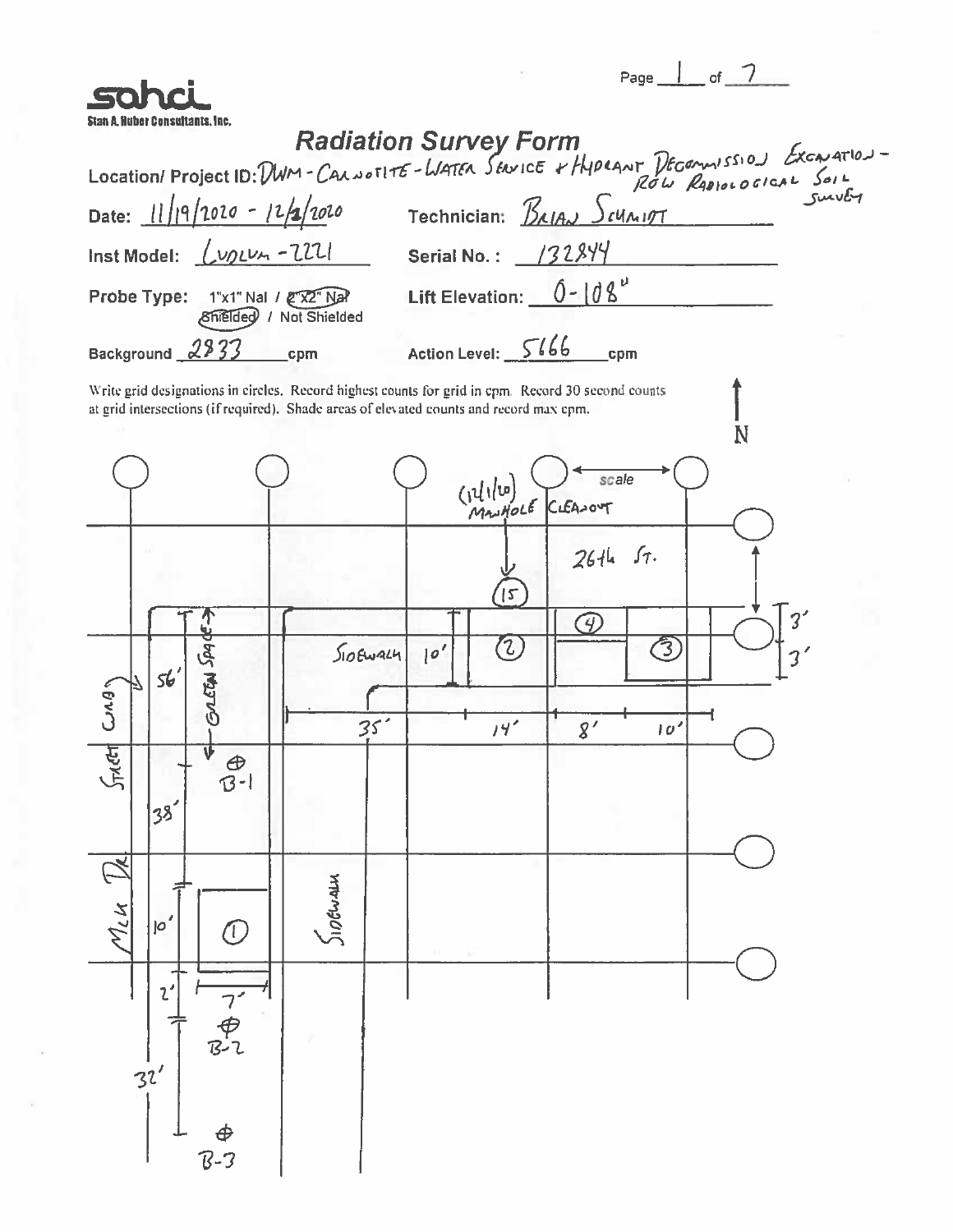| нэл<br>ב ד |  |  |
|------------|--|--|
|            |  |  |

|                                                                                                                                                         |                           |       | Page $\leftarrow$ of $\leftarrow$ |
|---------------------------------------------------------------------------------------------------------------------------------------------------------|---------------------------|-------|-----------------------------------|
| Radiation Survey Form<br>Location/Project ID: Dum-CanoTite-Watch Server t Hydron Decomposition Excavation<br>Date: 11/19/1020 7echnician: Balas Schript |                           |       |                                   |
|                                                                                                                                                         |                           |       |                                   |
|                                                                                                                                                         |                           |       |                                   |
| Inst Model: $\sqrt{2221}$ Serial No.: 132844                                                                                                            |                           |       |                                   |
| 1"x1" Nal 12 x2" Nal<br>Probe Type:                                                                                                                     | Lift Elevation: $0 - 108$ |       |                                   |
| Shielded) / Not Shielded                                                                                                                                |                           |       |                                   |
| 2833<br>Background __<br>cpm                                                                                                                            | Action Level: 5666        | cpm   |                                   |
| Write grid designations in circles. Record highest counts for grid in cpm. Record 30 second counts                                                      |                           |       |                                   |
| at grid intersections (if required). Shade areas of elevated counts and record max cpm.                                                                 |                           |       | N                                 |
|                                                                                                                                                         |                           | scale |                                   |
|                                                                                                                                                         |                           |       |                                   |
| $DEP$ Tu<br>cpm<br>$Excnu$ <sub>T10</sub> $\mathcal{LP}$                                                                                                |                           |       |                                   |
| 2600<br>$0 - 18^{u}$<br>$18 - 31^{v}$                                                                                                                   |                           |       |                                   |
| 2900<br>$36 - 57$<br>4100                                                                                                                               |                           |       |                                   |
| $54 - 72$<br>3190                                                                                                                                       |                           |       |                                   |
| 2600<br>2100                                                                                                                                            |                           |       |                                   |
| $72 - 90 - 18 - 120$<br>2700                                                                                                                            |                           |       |                                   |
| $31 - 54$<br>3600                                                                                                                                       |                           |       |                                   |
| $54 - 72$<br>3200                                                                                                                                       |                           |       |                                   |
| $72-90$ 2800                                                                                                                                            |                           |       |                                   |
| $0 - B''$<br>2400<br>$\bm{\mathfrak{D}}$                                                                                                                |                           |       |                                   |
| $18.36^{\circ}$ 28 a                                                                                                                                    |                           |       |                                   |
| $\begin{vmatrix} 36 - 54 \\ 48 - 66 \end{vmatrix}$ 3300                                                                                                 |                           |       |                                   |
| $0 - 18^{4}$<br>2700<br>4                                                                                                                               |                           |       |                                   |
| $18.31^{\circ}$ 2900                                                                                                                                    |                           |       |                                   |
| $\sqrt{5}$ MANMOLE CLEAN-OUT (12/1/2020)                                                                                                                |                           |       |                                   |
| RANGE (CPn): 1200-1600                                                                                                                                  |                           |       |                                   |
| MAX (CPM): 1900                                                                                                                                         |                           |       |                                   |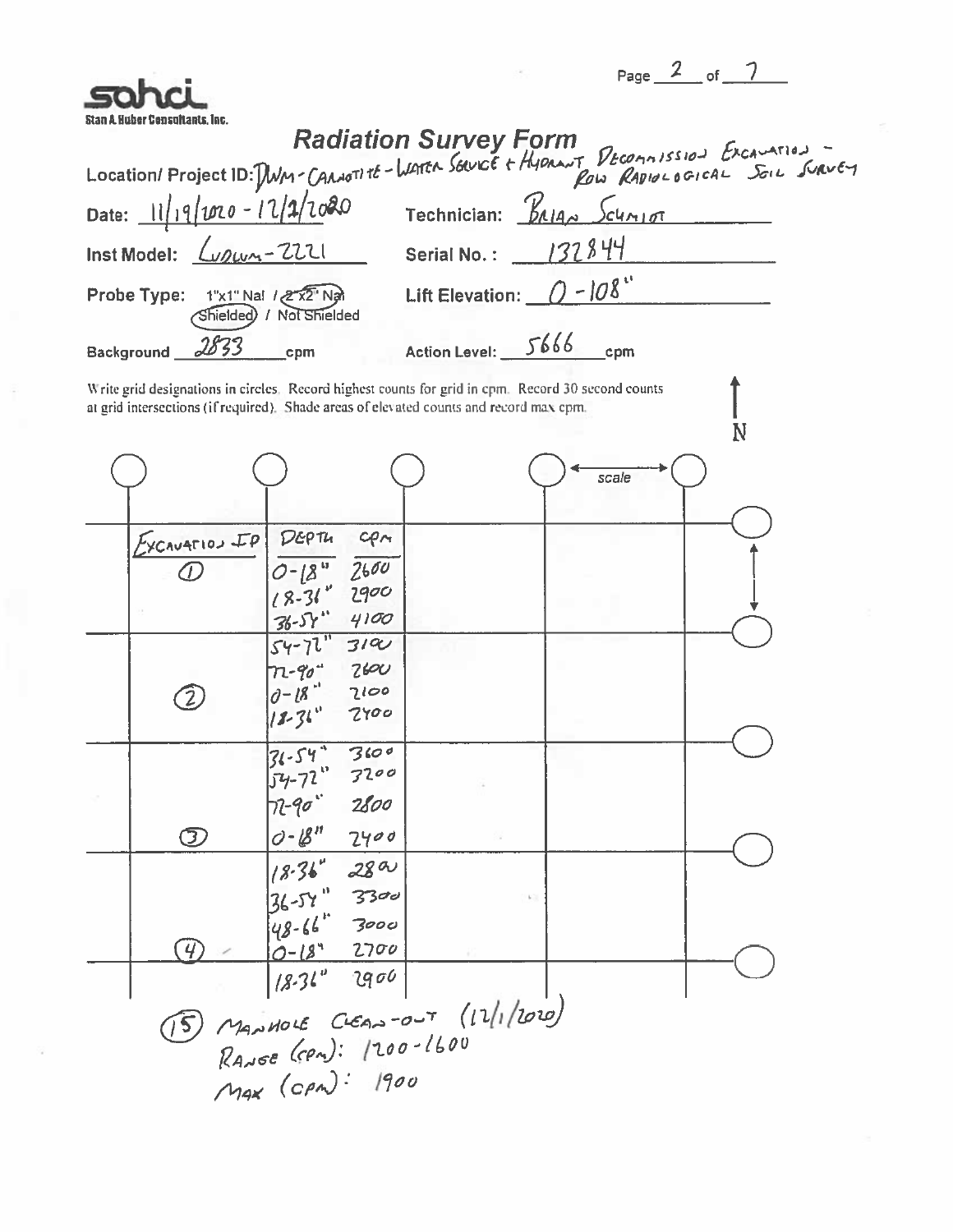| Page | пt |  |
|------|----|--|
|      |    |  |

| 50<br>Stan A. Huber Consultants. Inc.                                                                                                                                                         | Page $\bigcup$ of                                                                                          |
|-----------------------------------------------------------------------------------------------------------------------------------------------------------------------------------------------|------------------------------------------------------------------------------------------------------------|
|                                                                                                                                                                                               |                                                                                                            |
|                                                                                                                                                                                               | Radiation Survey Form<br>Location/Project ID: DWM-CALNITIE-WATER SENICE - HYDRAJT DECOMMISSION EX EAVATION |
| Date: 11/20-25/2020                                                                                                                                                                           | Technician: BAIAN Sdamint                                                                                  |
| Inst Model: <u>Lugwy</u> - 2221                                                                                                                                                               | Serial No.: 131844                                                                                         |
| Probe Type: 1"x1" Nal /(2"x2" Nal<br>Shielded / Not Shielded                                                                                                                                  | Lift Elevation: $0 - 108$                                                                                  |
| 2833<br>Background<br>cpm                                                                                                                                                                     | Action Level: 5666<br>cpm                                                                                  |
| Write grid designations in circles. Record highest counts for grid in cpm. Record 30 second counts<br>at grid intersections (if required). Shade areas of elevated counts and record max cpm. |                                                                                                            |
|                                                                                                                                                                                               |                                                                                                            |
|                                                                                                                                                                                               |                                                                                                            |

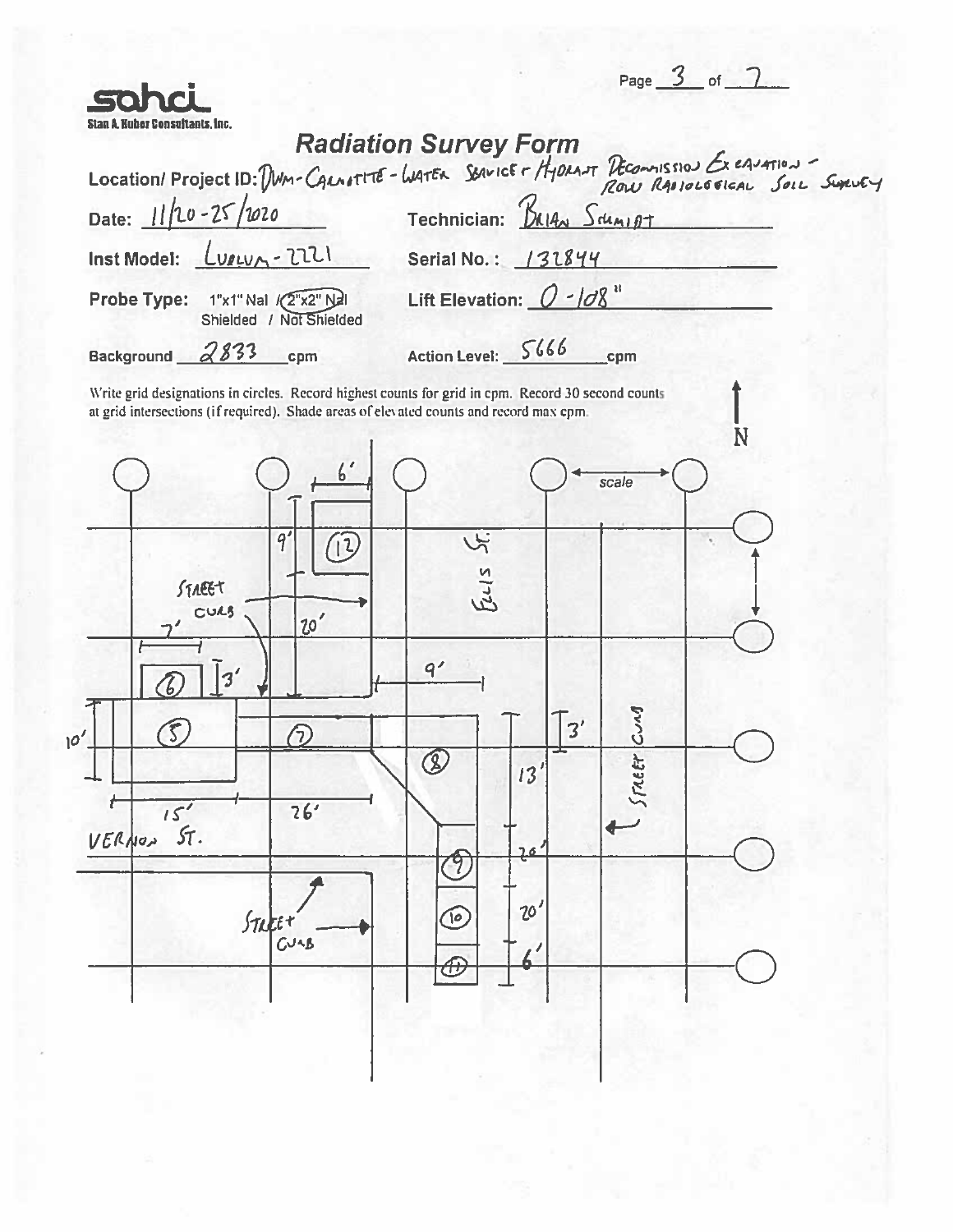| مزانيه |  |  |
|--------|--|--|

 $\rm \dot{N}$ 

| sahci                                                     | $\Box$                                                                                                          |
|-----------------------------------------------------------|-----------------------------------------------------------------------------------------------------------------|
| . Huber Consultants. Inc.                                 | Radiation Survey Form<br>- Location/Project ID: Divin-CARNOTHE - WATER SENIGE + PHORAST DECOMMISSION EXCAVATION |
|                                                           |                                                                                                                 |
| Date: $11/20 - 25/2020$                                   | Technician: BAJA> SCYMIDT                                                                                       |
| Inst Model: $\omega_{\text{avn}} - \text{U2}$             | Serial No.: 132844                                                                                              |
| Probe Type: 1"x1" Nal / 2"x2" Nal (Melded) / Not Shielded | Lift Elevation: $O - 108$                                                                                       |
| Background $\sqrt{2833}$<br>$_{\rm mem}$                  | Action Level: 5666<br>cpm                                                                                       |

Write grid designations in circles. Record highest counts for grid in cpm. Record 30 second counts at grid intersections (if required). Shade areas of elevated counts and record max cpm.

|                       |             |              |               | scale             |              |  |
|-----------------------|-------------|--------------|---------------|-------------------|--------------|--|
|                       |             |              |               |                   |              |  |
| EXCAVATION IP         | DEPTY       | CPM          | EXCAVATJON ID | DEOTH             | CPL          |  |
| $\tilde{\mathcal{L}}$ | $0 - 18$    | 1900         | 9,            | $C-B$ "           | 2200         |  |
|                       | $18 - 36$   | 2400         |               | $18 - 36$         | 3400         |  |
|                       | $31 - 54$   | 2300         |               | $36 - 54$         | 3900         |  |
|                       | $54 - 72$   | 4000         |               | $54 - 72$         | 3100         |  |
|                       | $72 - 90$   | 3000         |               | $7290$ "          | 2800         |  |
|                       | $90 - 108$  | 2400         |               | $90 - 108$        | 7000<br>2000 |  |
| $\bigcirc$            | $0 - 18$    | 2600         | 6             | $0 - 18$<br>18.36 | <u> 7300</u> |  |
|                       | $18 - 36$   | 3600         |               | $31 - 54$         | 2900         |  |
|                       | $31 - 544$  | 4000         |               | $54 - 72$         | 7200         |  |
|                       | $54 - 72$   | 4700         |               | $72 - 90$ "       | 2600         |  |
|                       | $72 - 90$ " | 2400         |               | $90 - 108$        | 2800         |  |
|                       | $0 - 18$    | 2100         |               | $0 - 18$          | 800          |  |
| Э                     | $18 - 36$   | 2900         | $\bigcirc$    | $1/8 - 36$        | 2500         |  |
|                       | 36.54       | 2600         |               | 3654              | 2800         |  |
|                       | $54 - 72$   | 2700         |               | $54 - 72$         | 3000         |  |
|                       |             |              |               |                   |              |  |
|                       | $72 - 904$  | 3300         |               | 7290              | 3000         |  |
|                       | $190 - 100$ | 3100<br>2200 |               | 190-108"          | 2200         |  |
| $\bigotimes$          | $O - 18$    |              |               |                   |              |  |
|                       | $18 - 36$   | 2800         |               |                   |              |  |
|                       | $36 - 54$   | $39\%$       |               |                   |              |  |
|                       | $54 - 72$   | 3300         |               |                   |              |  |
|                       | 7290"       | 2900         |               |                   |              |  |
|                       | $90 - 108$  | 3600         |               |                   |              |  |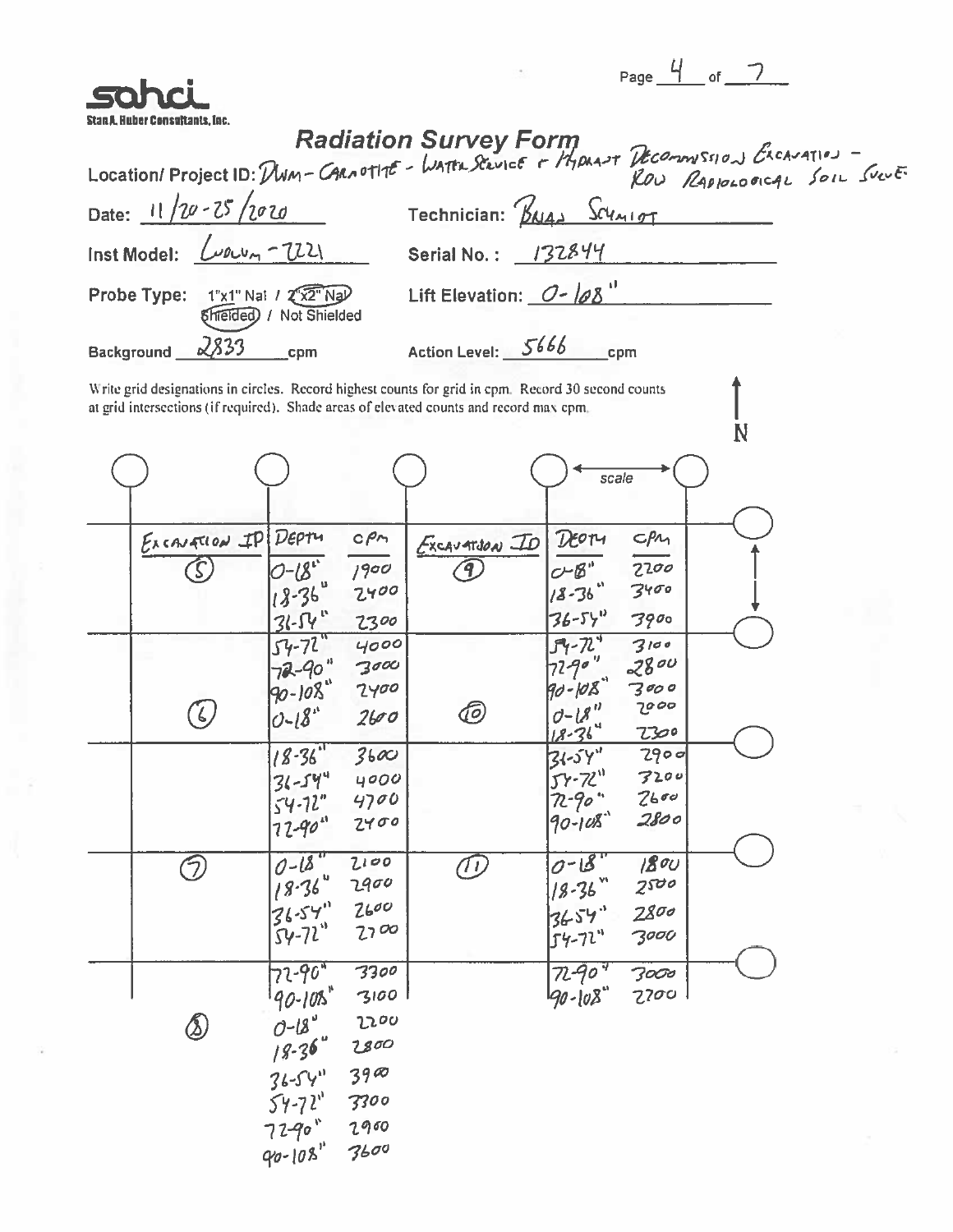| . . |  |  |
|-----|--|--|
|     |  |  |

|                                                                                                        | Page $\frac{3}{2}$ of $\frac{7}{2}$                                                                                                                                 |
|--------------------------------------------------------------------------------------------------------|---------------------------------------------------------------------------------------------------------------------------------------------------------------------|
| Stan A. Kuber Consultants, Inc.                                                                        |                                                                                                                                                                     |
|                                                                                                        |                                                                                                                                                                     |
|                                                                                                        | Radiation Survey Form<br>Location/Project ID: MM-CANNATHE-WATER SERVICE + HYPLANT REMOVAL PROMISSION EXCANNION-<br>Date: 11/25/2020 Technician: <u>PRIAN Scumpt</u> |
| Inst Model: $\left\lfloor \sqrt{v_{\ell}w_{\ell}}-2721\right\rfloor$                                   | Serial No.: 132844                                                                                                                                                  |
|                                                                                                        |                                                                                                                                                                     |
| Probe Type: 1"x1" Nal / 2"x2" Nal<br>Shielded / Not Shielded                                           | Lift Elevation: $O-10b^4$                                                                                                                                           |
| Background 2833<br>cpm                                                                                 | Action Level: 5666<br>cpm                                                                                                                                           |
| at grid intersections (if required). Shade areas of elevated counts and record max cpm.                | Write grid designations in circles. Record highest counts for grid in cpm. Record 30 second counts<br>N                                                             |
|                                                                                                        | scale                                                                                                                                                               |
|                                                                                                        |                                                                                                                                                                     |
|                                                                                                        |                                                                                                                                                                     |
| 91                                                                                                     | Sreet                                                                                                                                                               |
|                                                                                                        |                                                                                                                                                                     |
| M 135'<br>STREET                                                                                       | 63 <sup>2</sup>                                                                                                                                                     |
| $\overline{3'}$                                                                                        |                                                                                                                                                                     |
| MANAGLE CONER                                                                                          |                                                                                                                                                                     |
| REMOVAL<br>MAX: 3700 CPM                                                                               | 27th St.                                                                                                                                                            |
|                                                                                                        |                                                                                                                                                                     |
|                                                                                                        |                                                                                                                                                                     |
|                                                                                                        |                                                                                                                                                                     |
|                                                                                                        | STACET CULB                                                                                                                                                         |
| DEF<br>CPM<br>$2A140$ $70$                                                                             |                                                                                                                                                                     |
| $0 - 18$<br>$\overline{\mathcal{A}}{}^{\prime\!\!\!\!a\alpha}$<br>$\hat{\mathcal{F}}$<br>18.36<br>2600 | Eus h.                                                                                                                                                              |
| 3100<br>$36 - 54$                                                                                      |                                                                                                                                                                     |
| $48 - 66$<br>$38\alpha$<br>$O^{-18}$<br>2800                                                           |                                                                                                                                                                     |
| J 4<br>$18 - 36$<br>3000<br>3600                                                                       |                                                                                                                                                                     |
| $36 - 54$<br>3400<br>$48 - 66$                                                                         |                                                                                                                                                                     |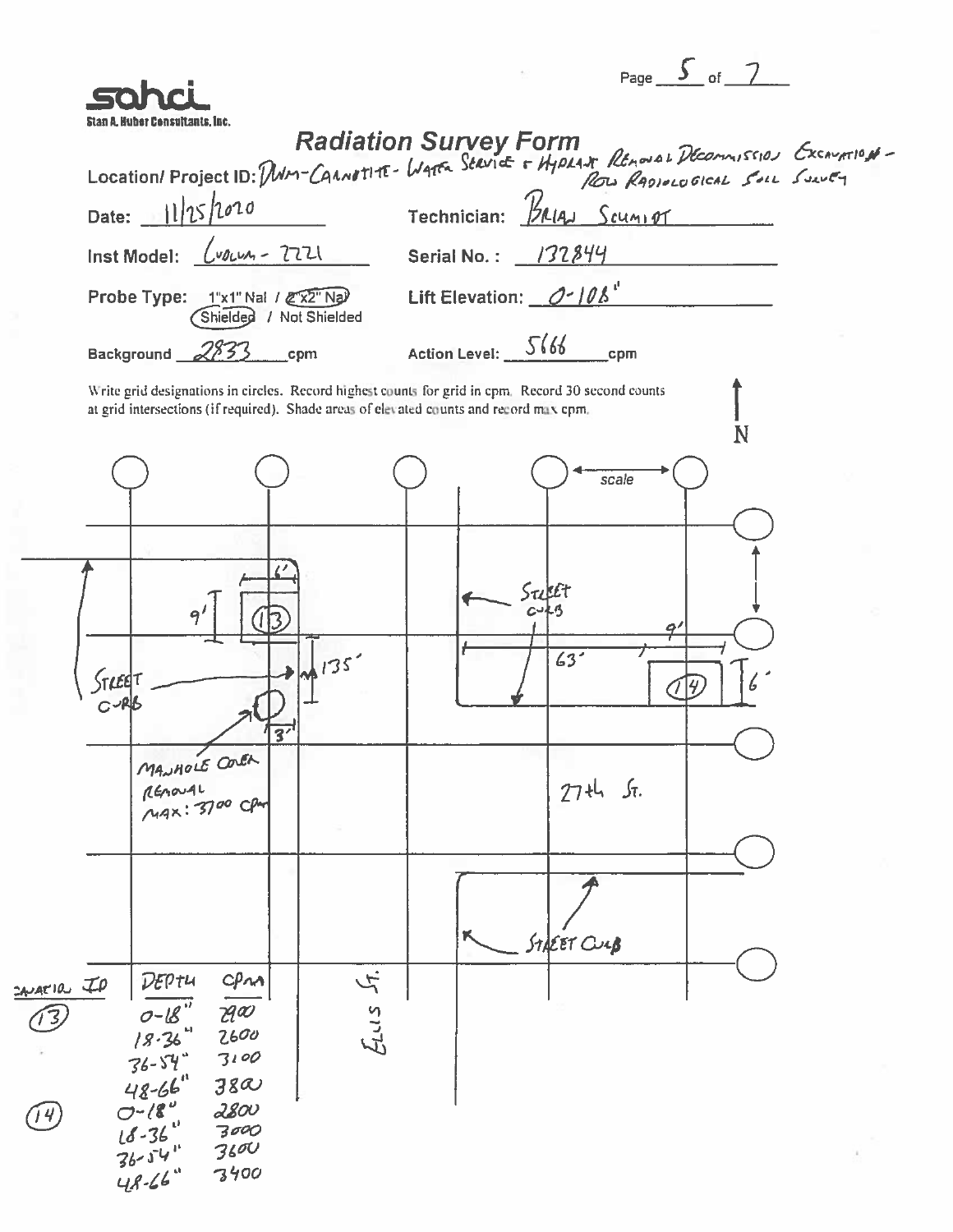|                                   |               |                         |               |                                                                                                                                                                                               |       | Page $\boxed{b}$ of $\boxed{ }$ |  |
|-----------------------------------|---------------|-------------------------|---------------|-----------------------------------------------------------------------------------------------------------------------------------------------------------------------------------------------|-------|---------------------------------|--|
| uber Consultants, Inc.            |               |                         |               | <b>Radiation Survey Form</b>                                                                                                                                                                  |       |                                 |  |
|                                   |               |                         |               |                                                                                                                                                                                               |       |                                 |  |
| Date: 12/2/2020                   |               |                         |               | Location/Project ID: Dum-CANOTHE-WATER SERVICE F HYPRANT DECOMMISSION SCANATION<br>Technician: Brian Schmipt                                                                                  |       |                                 |  |
|                                   |               |                         |               |                                                                                                                                                                                               |       |                                 |  |
| Inst Model: Lupium. 2221          |               |                         |               | Serial No.: 132844                                                                                                                                                                            |       |                                 |  |
| Probe Type: 1"x1" Nal / 2"x2" Nal |               | Shielded / Not Shielded |               | Lift Elevation: $0 - 108$                                                                                                                                                                     |       |                                 |  |
| Background 2833                   |               | cpm                     |               | Action Level: 5666 cpm                                                                                                                                                                        |       |                                 |  |
|                                   |               |                         |               | Write grid designations in circles. Record highest counts for grid in cpm. Record 30 second counts<br>at grid intersections (if required). Shade areas of elevated counts and record max cpm. | scale | N                               |  |
|                                   | Former        |                         |               | MICHAEL REESE HOSPITAL PROPERTY LINE"                                                                                                                                                         |       |                                 |  |
|                                   |               |                         |               |                                                                                                                                                                                               |       |                                 |  |
|                                   |               |                         |               |                                                                                                                                                                                               |       |                                 |  |
|                                   |               | 10                      | 95            | 124                                                                                                                                                                                           |       |                                 |  |
|                                   |               |                         |               | $H$ <sub>104</sub> - $R$ <sub>15</sub> $\epsilon$                                                                                                                                             |       |                                 |  |
|                                   | s             |                         |               | PANUIS6                                                                                                                                                                                       |       |                                 |  |
|                                   | 13'           | $\bigcirc$              |               | Lot                                                                                                                                                                                           |       |                                 |  |
|                                   |               |                         |               |                                                                                                                                                                                               |       |                                 |  |
|                                   |               |                         | $\sqrt{5}$    |                                                                                                                                                                                               |       |                                 |  |
|                                   |               |                         |               |                                                                                                                                                                                               |       |                                 |  |
|                                   | EXCAVATION ID | DEPTY                   | C P m<br>1600 |                                                                                                                                                                                               |       |                                 |  |
|                                   |               | $0 - 18$                | 2500          |                                                                                                                                                                                               |       |                                 |  |
|                                   |               | $18-36$<br>36-54        | 3400          |                                                                                                                                                                                               |       |                                 |  |
|                                   |               | $54 - 72$               | 3800<br>2700  |                                                                                                                                                                                               |       |                                 |  |
|                                   |               | $72 - 90$<br>$90 - 108$ | 2200          |                                                                                                                                                                                               |       |                                 |  |
|                                   |               | $108 - 126$             | 2100          |                                                                                                                                                                                               |       |                                 |  |